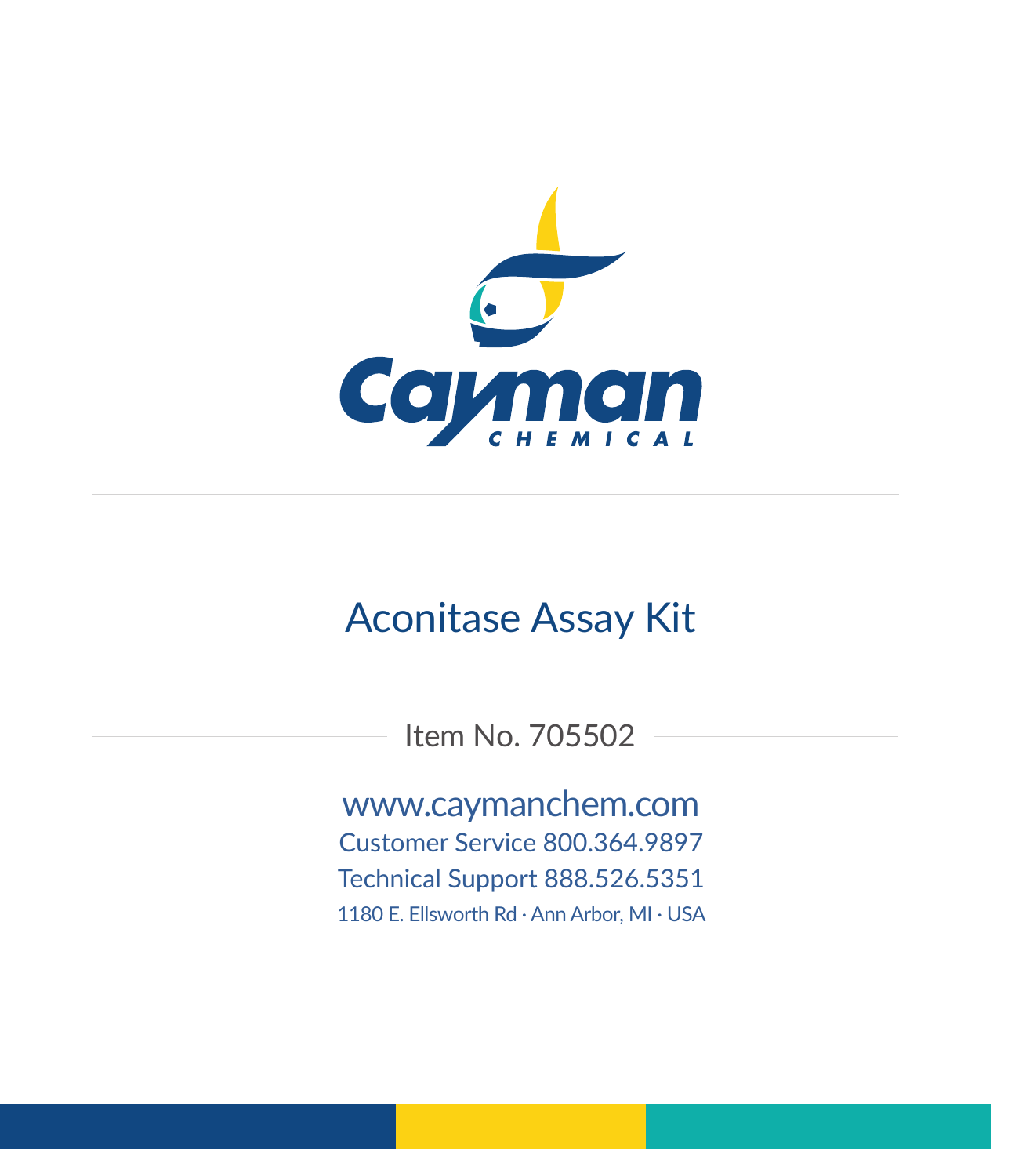## **TABLE OF CONTENTS**

| <b>GENERAL INFORMATION</b>   | 3           | <b>Materials Supplied</b>                |
|------------------------------|-------------|------------------------------------------|
|                              | 4           | <b>Safety Data</b>                       |
|                              | 4           | <b>Precautions</b>                       |
|                              | 4           | If You Have Problems                     |
|                              | 4           | <b>Storage and Stability</b>             |
|                              | 4           | <b>Materials Needed but Not Supplied</b> |
| <b>INTRODUCTION</b>          | 5           | <b>Background</b>                        |
|                              | 6           | <b>About This Assay</b>                  |
| <b>PRE-ASSAY PREPARATION</b> | $7^{\circ}$ | <b>Reagent Preparation</b>               |
|                              | 9           | <b>Sample Preparation</b>                |
| <b>ASSAY PROTOCOL</b>        |             | 11 Plate Set Up                          |
|                              |             | 13 Performing the Assay                  |
| <b>ANALYSIS</b>              |             | 15 Calculations                          |
|                              |             | 17 Performance Characteristics           |
| <b>RESOURCES</b>             |             | 18 Interferences                         |
|                              |             | 19 Troubleshooting                       |
|                              |             | 20 References                            |
|                              |             | 22 Plate Template                        |
|                              |             | 23 Notes                                 |
|                              |             | 23 Warranty and Limitation of Remedy     |

## **GENERAL INFORMATION**

## **Materials Supplied**

| <b>Item Number</b> | <b>Item</b>                         | Quantity |
|--------------------|-------------------------------------|----------|
| 705503             | Aconitase Assay Buffer (10X)        | 1 vial   |
| 705511             | Aconitase Positive Control          | 1 vial   |
| 705506             | Aconitase Substrate Solution (10X)  | 1 vial   |
| 705507             | Aconitase Cysteine Hydrochloride    | 1 vial   |
| 705508             | Aconitase Ferrous Ammonium Sulfate  | 1 vial   |
| 705509             | Aconitase NADP <sup>+</sup> Reagent | 3 vials  |
| 705510             | Aconitase Isocitric Dehydrogenase   | 3 vials  |
| 400014             | 96-Well Plate (Colorimetric Assay)  | 1 plate  |
| 400012             | 96-Well Cover Sheet                 | 1 cover  |

If any of the items listed above are damaged or missing, please contact our Customer Service department at (800) 364-9897 or (734) 971-3335. We cannot accept any returns without prior authorization.

WARNING: THIS PRODUCT IS FOR RESEARCH ONLY - NOT FOR HUMAN OR VETERINARY DIAGNOSTIC OR THERAPEUTIC USE. HUMAN OR VETERINARY DIAGNOSTIC OR THERAPEUTIC USE.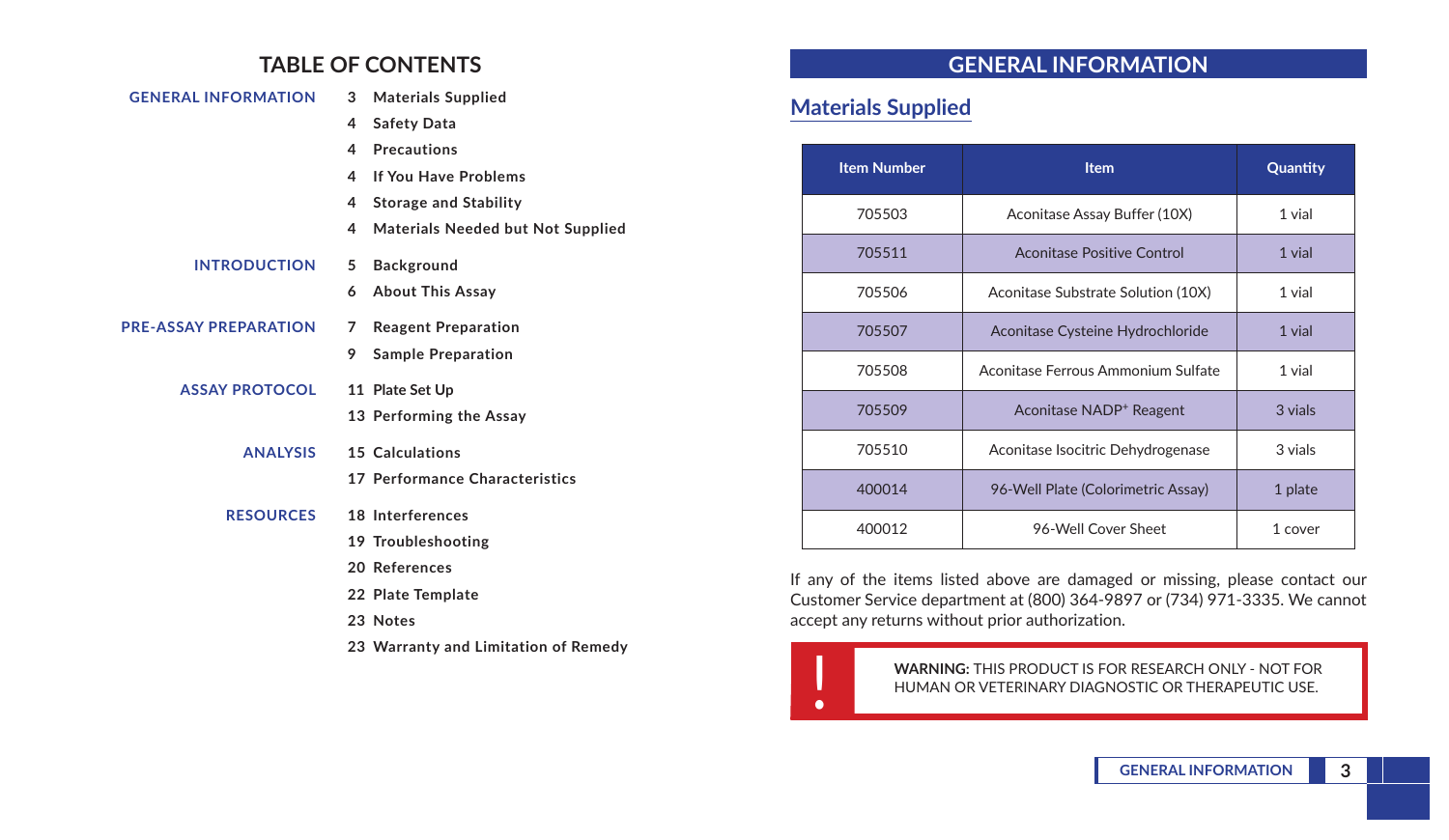## **Safety Data**

This material should be considered hazardous until further information becomes available. Do not ingest, inhale, get in eyes, on skin, or on clothing. Wash thoroughly after handling. Before use, the user must review the complete Safety Data Sheet, which has been sent *via* email to your institution.

## **Precautions**

**Please read these instructions carefully before beginning this assay.**

# **If You Have Problems**

#### **Technical Service Contact Information**

| Phone: | 888-526-5351 (USA and Canada only) or 734-975-3888 |
|--------|----------------------------------------------------|
| Fax:   | 734-971-3640                                       |
| Email: | techserv@caymanchem.com                            |

In order for our staff to assist you quickly and efficiently, please be ready to supply the lot number of the kit (found on the outside of the box).

## **Storage and Stability**

This kit will perform as specified if stored at -80°C and used before the expiration date indicated on the outside of the box.

## **Materials Needed But Not Supplied**

- 1. A plate reader with the ability to measure absorbance at 340 nm
- 2. Adjustable pipettes and a multichannel or repeating pipette
- 3. A source of pure water; glass distilled water or HPLC-grade water is acceptable

## **INTRODUCTION**

# **Background**

Aconitase is an iron-sulfur protein containing a [Fe $_{4}$ S $_{4}]^{2+}$  cluster that catalyzes the stereo-specific isomerization of citrate to isocitrate *via cis*-aconitate.1 Aconitase functions in both the tricarboxylic acid (Krebs) and glyoxylate cycles. Unlike the majority of iron-sulfur proteins that function as electron carriers, the  $[{\sf Fe}_4{\sf S}_4]^{2+}$ cluster of aconitase reacts directly with its substrate. In eukaryotes, there are two forms of the enzyme, a cytosolic (cAcn) and a mitochondrial aconitase (mAcn), which are encoded by two different genes.<sup>2</sup> In bacteria, there are also two forms, aconitase A (AcnA) and B (AcnB). $^3$  Eukaryotic aconitases contain the [Fe $_4\mathrm{S}_4$ ] $^{2+}$ cluster which is required for their enzymatic activities. It has been shown that exposure of aconitase to oxidants, particularly superoxide and hydrogen peroxide, renders the enzyme inactive. $4,5$  Loss of aconitase activity in cells or in biological samples treated with pro-oxidants has been interpreted as a measure of oxidative damage.5-10 Oxidative damage during aging targets mitochondrial aconitase.10 It has been demonstrated *in vitro* that reactivation of aconitase can occur upon removal of oxidants and reinsertion of a ferrous ion into the [Fe $_4$ S $_4$ ] $^{2+}$  cluster. $^{11,12}$ Aconitase activity is reported to decline during cardiac ischemia/reperfusion events.<sup>8</sup>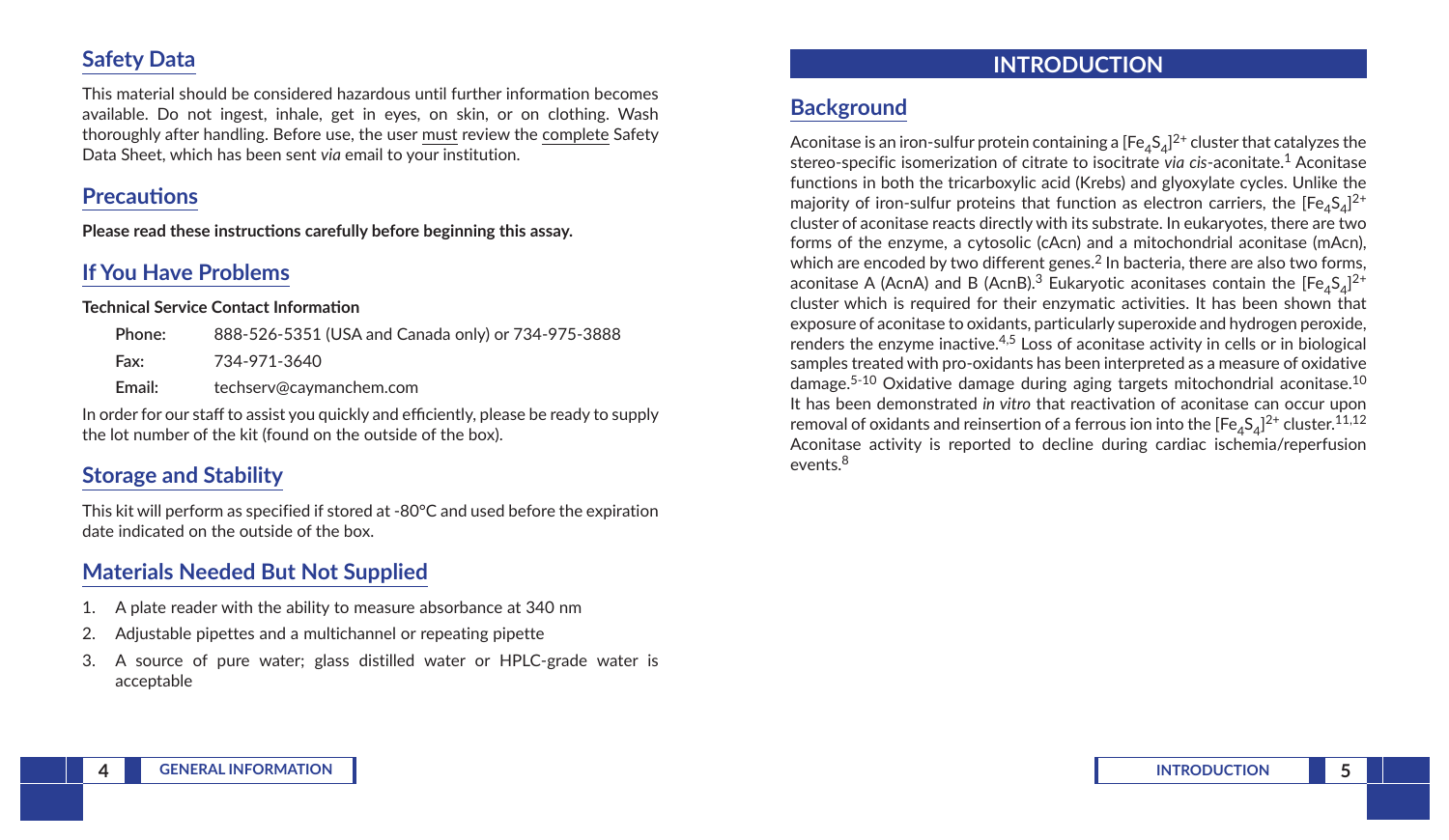## **About This Assay**

Cayman's Aconitase Assay provides a simple, sensitive and reproducible means to assay aconitase activity from tissue homogenate or cell lysates. This assay measures the absorbance of NADPH at 340 nm, which is generated in the coupled reactions of aconitase with isocitric dehydrogenase (Figure 1). The rate at which NADPH is generated is proportional to the activity of aconitase.<sup>13,14</sup>



#### **Figure 1. Assay scheme**

## **PRE-ASSAY PREPARATION**

### **Reagent Preparation**

#### **1. Aconitase Assay Buffer (10X) - (Item No. 705503)**

This vial contains 15 ml of concentrated buffer. Mix the 15 ml with 135 ml of HPLC-grade water. When stored at 4°C, this diluted assay buffer is stable for at least six months.

#### **2. Aconitase Positive Control - (Item No. 705511)**

This vial contains bovine heart mitochondria. Mix 100 µl of Aconitase Positive Control with 900 µl of cold 1X Aconitase Assay Buffer. Sonicate for 20 seconds. Store the component on ice while preparing the reagents for the assay.

#### **3. Aconitase NADP+ Reagent - (Item No. 705509)**

Each vial contains lyophilized NADP+. Immediately before use, reconstitute vial contents with 2 ml of HPLC-grade water. Once reconstituted, this solution is stable for <1 hour. One vial is sufficient to perform 32 reactions. Prepare additional vials as needed.

#### **4. Aconitase Isocitric Dehydrogenase - (Item No. 705510)**

Each vial contains lyophilized Isocitric Dehydrogenase. Immediately before use, reconstitute vial contents with 2 ml of HPLC-grade water. Once reconstituted, this solution is stable for <1 hour. One vial is sufficient to perform 32 reactions. Prepare additional vials as needed.

#### **5. Aconitase Substrate Solution (10X) - (Item No. 705506)**

This vial contains 2 ml of sodium citrate. Immediately before use, transfer 300 µl of the 10X Substrate Solution to a vial and add 2.7 ml of 1X Assay Buffer. The diluted Substrate Solution is sufficient to perform 32 reactions. Prepare additional substrate as needed.

**6 INTRODUCTION PRE-ASSAY PREPARATION 7**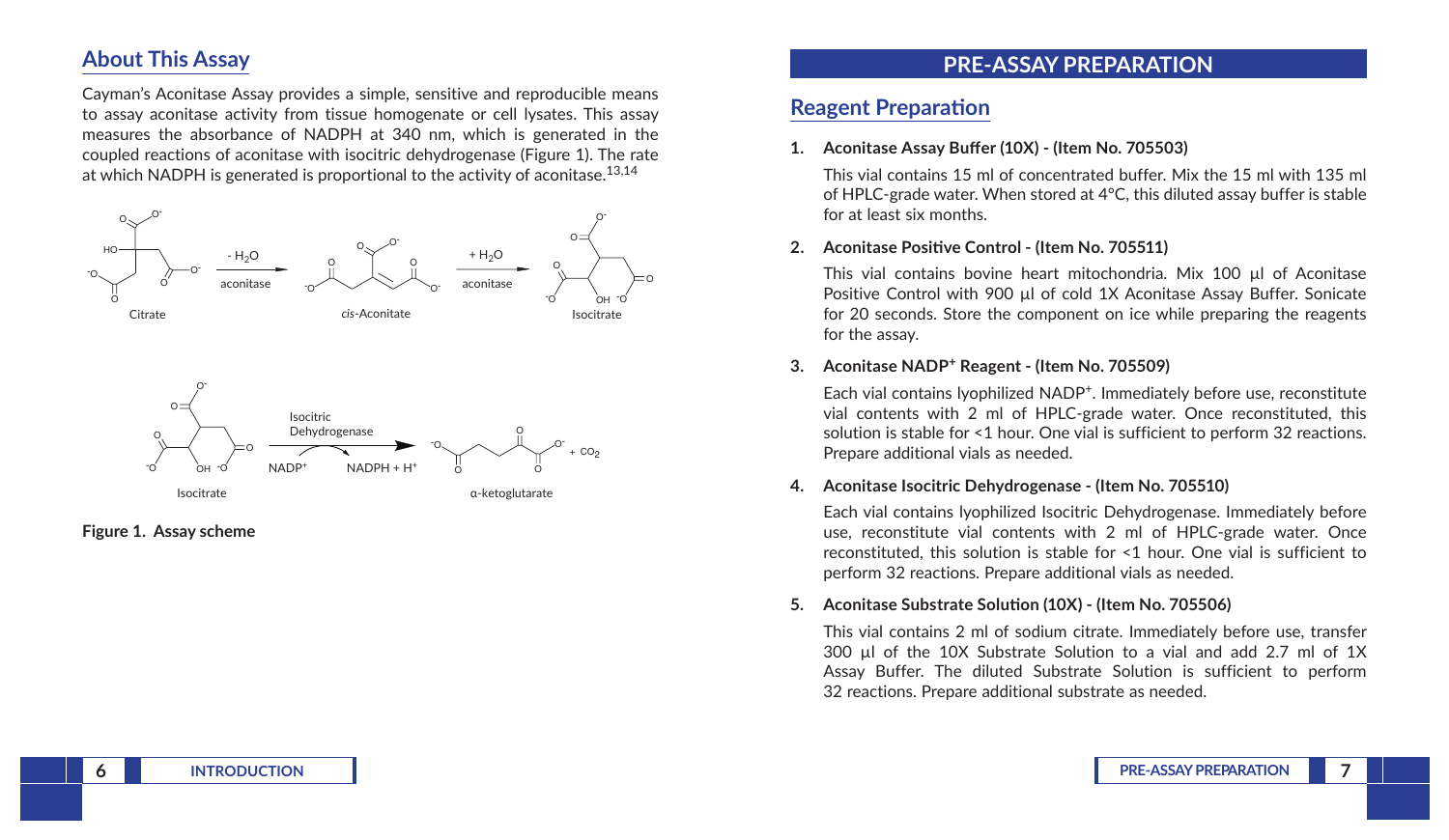## **Optional Reagent Preparation**

*If your aconitase sample requires activation, please follow the protocol below. The Aconitase Positive Control included in this kit does not require activation.* 

**1. Aconitase Cysteine Hydrochloride - (Item No. 705507)**

This vial contains approximately 30 mg of cysteine hydrochloride. Dissolve 9 mg in 1 ml of 1X Assay Buffer. This 50 mM solution will be used to prepare the Activation Solution in #3.

#### **2. Aconitase Ferrous Ammonium Sulfate - (Item No. 705508)**

This vial contains approximately 10 mg of ferrous ammonium sulfate. Dissolve 5 mg in 13 ml of 1X Assay Buffer. This 1 mM solution will be used to prepare the Activation Solution in #3.

#### **3. Aconitase Activation Solution**

Using Table 1, below, prepare 10 ml of Activation Solution by adding the reagents in the order listed. This solution is used to "activate" some aconitase samples. The Aconitase Positive Control does not require activation. The Activation Solution is stable for two hours.

| Reagent                       | <b>Volume</b> |
|-------------------------------|---------------|
| 1X Aconitase Assay Buffer     | $9.25$ ml     |
| 50 mM Cysteine Hydrochloride  | $500$ $\mu$   |
| 1 mM Ferrous Ammonium Sulfate | $250 \mu$     |

#### **Table 1. Preparation of Aconitase Activation Solution**

#### **4. "Activate" Aconitase**

Mix 5 ml of the solution prepared in step 3 with 5 mg of aconitase sample. Incubate the Aconitase Solution for one hour on ice. After incubation, use the activated aconitase within 30 minutes.

## **Sample Preparation**

#### **Tissue Homogenate**

Aconitase activity has been detected in the following tissues: heart, liver, and lung16-19

- 1. Weigh tissue and then mince into small pieces.
- 2. Homogenize in 5-10 ml of cold Assay Buffer per gram of tissue.
- 3. Centrifuge at 800 x g for 10 minutes at 4°C.
- 4. Sonicate the supernatant for 20 seconds.
- 5. If not assaying on the same day, freeze the supernatant at -80°C until use. The sample will be stable for one month.
- 6. Before performing the assay, further dilute the tissue to 500-1,000 µg/ml total protein with 1X Assay Buffer.

#### **Tissue Mitochondrial Protein**

- 1. Weigh tissue and then mince into small pieces.
- 2. Homogenize in 5-10 ml of cold Assay Buffer per gram of tissue.
- 3. Centrifuge the homogenate at 800 x g for 5 minutes at  $4^{\circ}$ C.
- 4. Centrifuge the supernatant at 10,000 x g for 10 minutes at 4°C.
- 5. Discard supernatant.
- 6. Resuspend the pellet in 0.5-1 ml of cold Assay Buffer and sonicate for 20 seconds.
- 7. If not assaying on the same day, freeze the sample at -80°C. The sample will be stable for one month.
- 8. Before performing the assay, further dilute the tissue to 500-1,000  $\mu$ g/ml total protein with 1X Assay Buffer.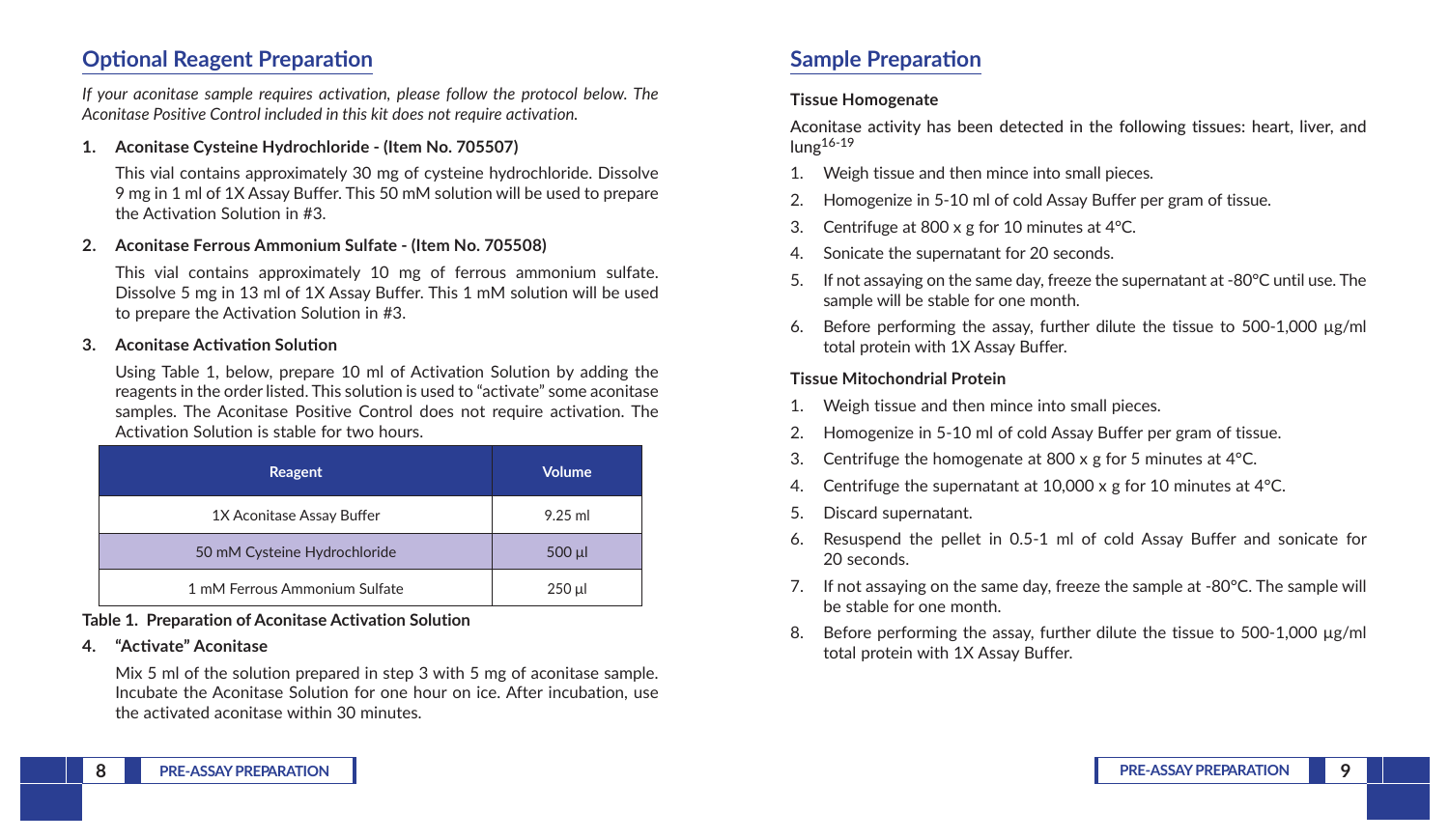#### **Cultured Cells**

Aconitase is reported to be found in A549, AT-3, and PC-3 cells.<sup>19-21</sup>

- 1. Aspirate off media.
- 2. Add cold PBS and aspirate off to remove any residual medium.
- 3. Add enough cold PBS to cover cells.
- 4. Incubate cells at 4°C for 10 minutes.
- 5. Aspirate off PBS.
- 6. Add enough cold PBS to cover cells.
- 7. Scrape off cells with a scraper and add to centrifuge tube.
- 8. Centrifuge cells at 800 x g for 10 minutes at 4°C.
- 9. Discard supernatant.
- 10. Resuspend cell pellet in 1-2 ml of cold Assay Buffer.
- 11. Sonicate the cell suspension 20X at one second bursts.
- 12. Centrifuge cell suspension at 20,000 x g for 10 minutes at 4°C.
- 13. Aliquot supernatant and freeze at -80°C until use.
- 14. Resuspend pellet in cold Assay Buffer and freeze at -80°C until use.
- 15. Before assaying, further dilute the samples to 500-1,000  $\mu$ g/ml total protein with 1X Assay Buffer.

# **ASSAY PROTOCOL**

# **Plate Set Up**

There is no specific pattern for using the wells on the plate. A typical layout of Aconitase Positive Control, Blank, and Samples to be measured in triplicate is given below in Figure 2. We suggest you record the contents of each well on the template sheet provided (see page 22).



BL - Blank Wells PC - Aconitase Positive Control S1-S3 - Samples 1-3 S1I-S3I - Sample Backgrounds 1-3 H - Other Samples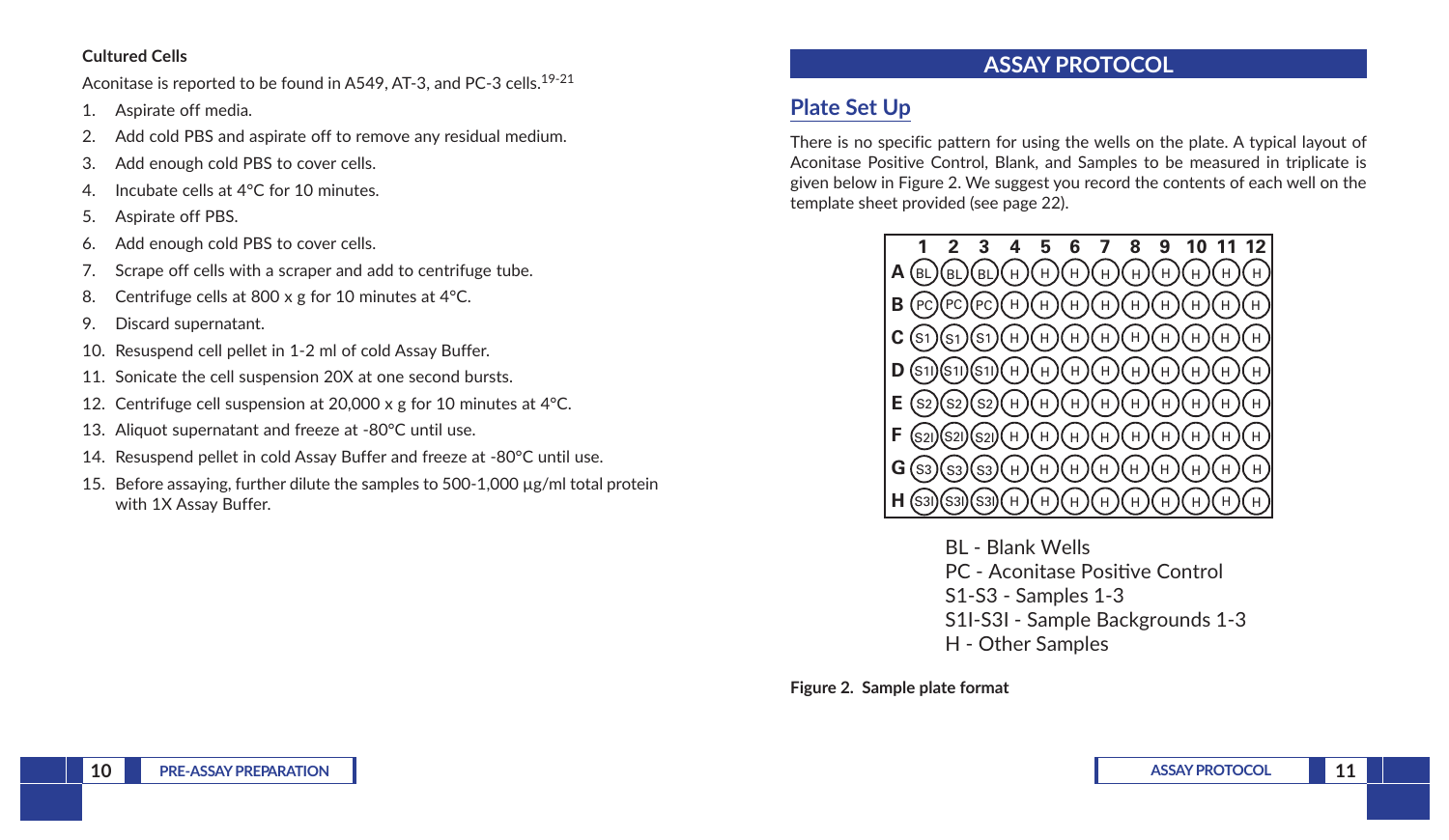#### **Pipetting Hints**

- Before pipetting each reagent, equilibrate the pipette tip in that reagent (*i.e.*, slowly fill the tip and gently expel the contents, repeat several times).
- Do not expose the pipette tip to the reagent(s) already in the well.

#### **General Information**

- The final volume of the assay is 205 ul in all wells.
- We recommend assaying samples in the presence and absence of substrate.
- Use the diluted Assay Buffer in the assay.
- It is not necessary to use all the wells on the plate at one time.
- We recommend assaying samples in triplicate, but it is the user's discretion to do so.
- The assay is performed at 37°C.
- Measure the absorbance at 340 nm.

## **Performing the Assay**

*NOTE: If your samples require activation, please follow the protocol outlined on page 8. If you do not know whether your sample requires activation, it is advisable to test your samples with and without activation.*

- 1. **Blank Wells** Add 55 µl of Assay Buffer, 50 µl of NADP<sup>+</sup> Reagent, and 50 µl of Isocitric Dehydrogenase to three wells.
- 2. **Aconitase Positive Control Wells** Add 50 µl of Aconitase Positive Control, 5 µl of Assay Buffer, 50 µl of NADP+ Reagent, and 50 µl of Isocitric Dehydrogenase to three wells.
- 3. **Sample Wells** Add 50 µl of Sample, 5 µl of Assay Buffer, 50 µl NADP<sup>+</sup> Reagent, and 50 µl Isocitric Dehydrogenase to three wells.
- 4. **Sample Background** Add 50 µl of Sample, 50 µl of NADP+ Reagent, 50 µl Isocitric Dehydrogenase, and 5 µl of Assay Buffer.
- 5. Initiate the reactions by adding 50 µl of the diluted Substrate Solution to all control and sample wells, 50 µl of Assay Buffer to Sample Background wells.
- 6. Measure the absorbance once every minute at 340 nm for 30 minutes at 37°C.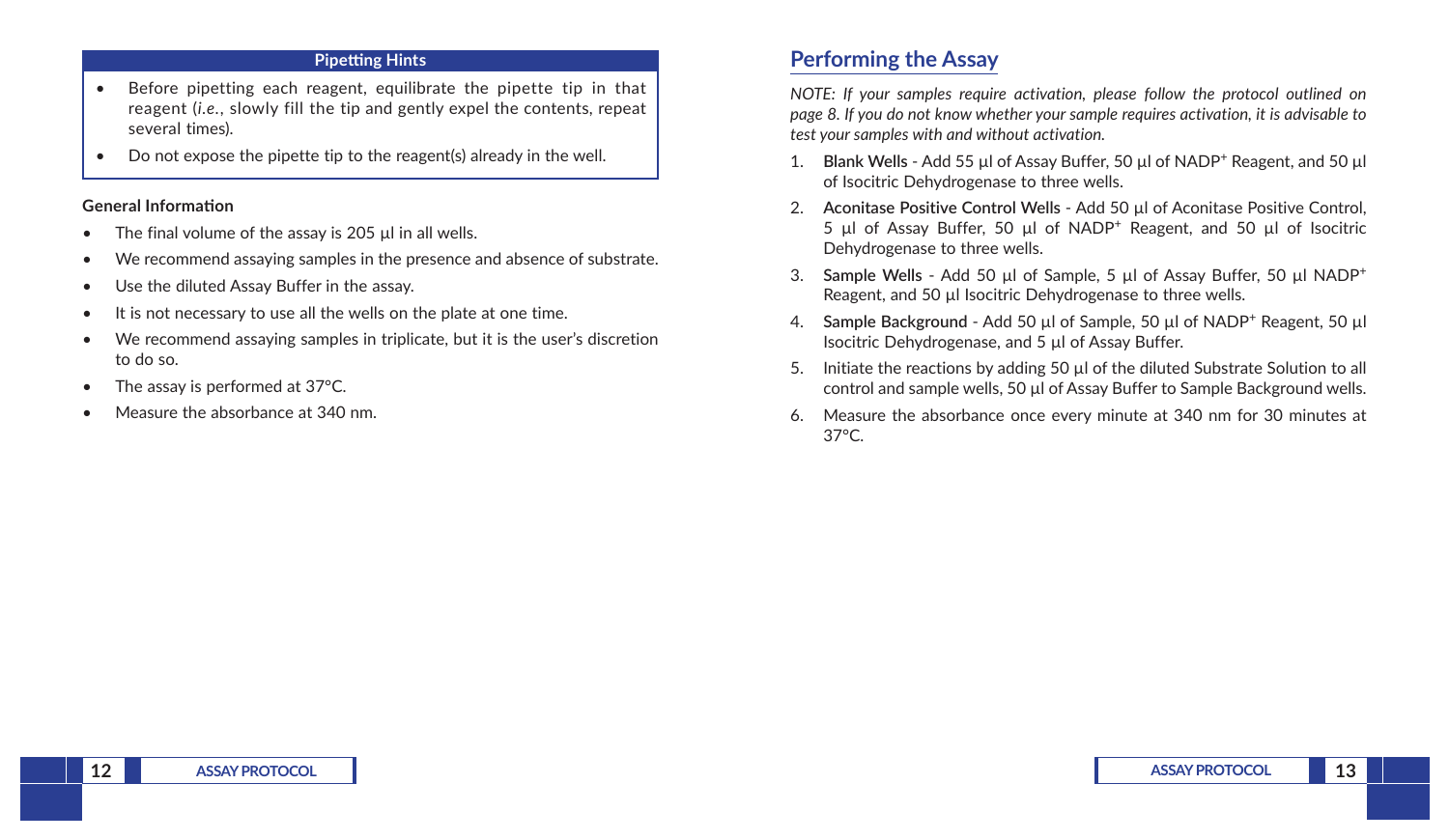| <b>Wells</b>                                                 | <b>Blank</b> | <b>Positive Control</b> | <b>Sample</b> | <b>Sample</b><br><b>Background</b> |
|--------------------------------------------------------------|--------------|-------------------------|---------------|------------------------------------|
| Sample                                                       | -            | $\overline{a}$          | $50 \mu$      | $50 \mu$                           |
| Aconitase Positive Control                                   |              | $50$ $\mu$              |               |                                    |
| Aconitase Assay Buffer                                       | $55 \mu$     | $5 \mu$                 | $5 \mu$       | $55 \mu$                           |
| Aconitase NADP <sup>+</sup> Reagent                          | $50$ $\mu$   | $50$ $\mu$              | $50 \mu$      | $50 \mu$                           |
| Aconitase Isocitric<br>Dehydrogenase                         | $50 \mu$     | $50 \mu$                | $50 \mu$      | $50 \mu$                           |
| <b>Aconitase Substrate</b><br>Solution<br>(At initiate step) | $50 \mu$     | $50 \mu$                | $50 \mu$      |                                    |

#### **Table 2. Pipetting summary**

### **ANALYSIS**

### **Calculations**

#### **Determination of the Reaction Rate**

- 1. Determine the change in absorbance  $(ΔA<sub>340</sub>)$  per minute:
	- a) Plot the absorbance values as a function of time to obtain the slope (rate) of the liner portion of the curve (an example of the Aconitase Positive Control is shown in Figure 3 on page 16)

#### **OR**

b) Select two points on the linear portion of the curve and determine the change in absorbance during that time using the following equation:

$$
\Delta A_{340} = \left[ \frac{A_{340} \text{ (Time 2)} - A_{340} \text{ (Time 1)}}{\text{Time 2 (min.)} - \text{Time 1 (min.)}} \right]
$$

- 2. Determine the rate  $\Delta A_{340}$ /min. for the blank and subtract this rate from all the samples, including the Aconitase Positive Control, Sample, and Sample Background.
- 3. Use the following formula to calculate the aconitase activity. The reaction rate at 340 nm can be determined using the NADPH extinction coefficient of 0.00313  $\mu$ M<sup>-1</sup>.\* One unit of aconitase will convert 1.0 nmol of citrate to isocitrate per minute at 37°C.

#### Aconitase Activity (nmol/min/ml) =



\*The actual extinction coefficient for NADPH at 340 nm is 0.00622  $\mu$ M<sup>-1</sup> cm<sup>-1</sup>. This value has been adjusted for the pathlength of the solution in the well (0.503 cm).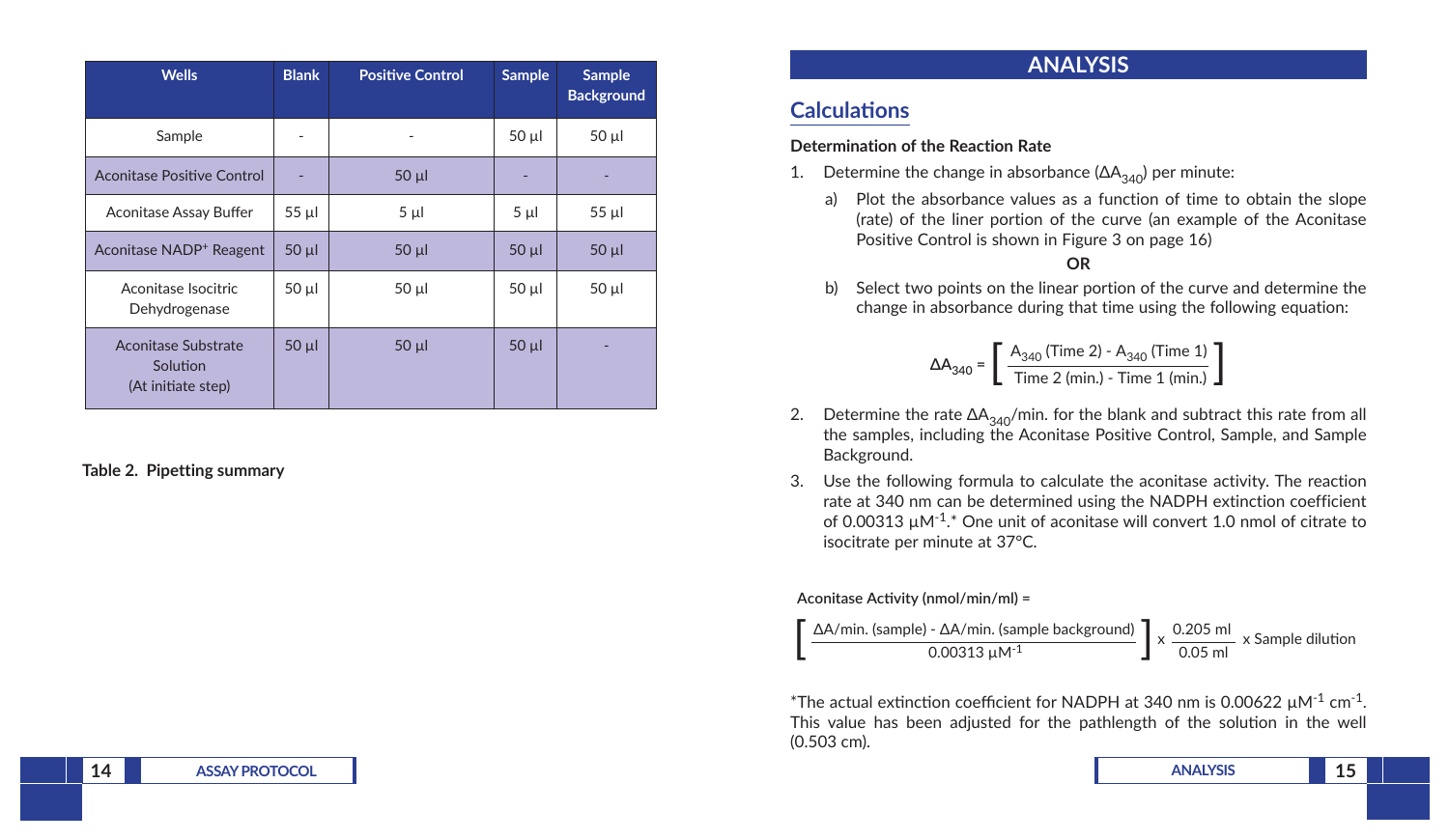

**Figure 3. Activity of bovine heart mitochondrial aconitase**

### **Performance Characteristics**

#### **Precision:**

When a series of 22 aconitase measurements were performed on the same day, the intra-assay coefficient of variation was 9.5%. When a series of 15 aconitase measurements were performed on five different days under the same experimental conditions, the inter-assay coefficient of variation was 9.4%.

#### **Sensitivity:**

Samples containing aconitase activity as low as 1.7 µmol/min/ml can be assayed without further dilution or concentration.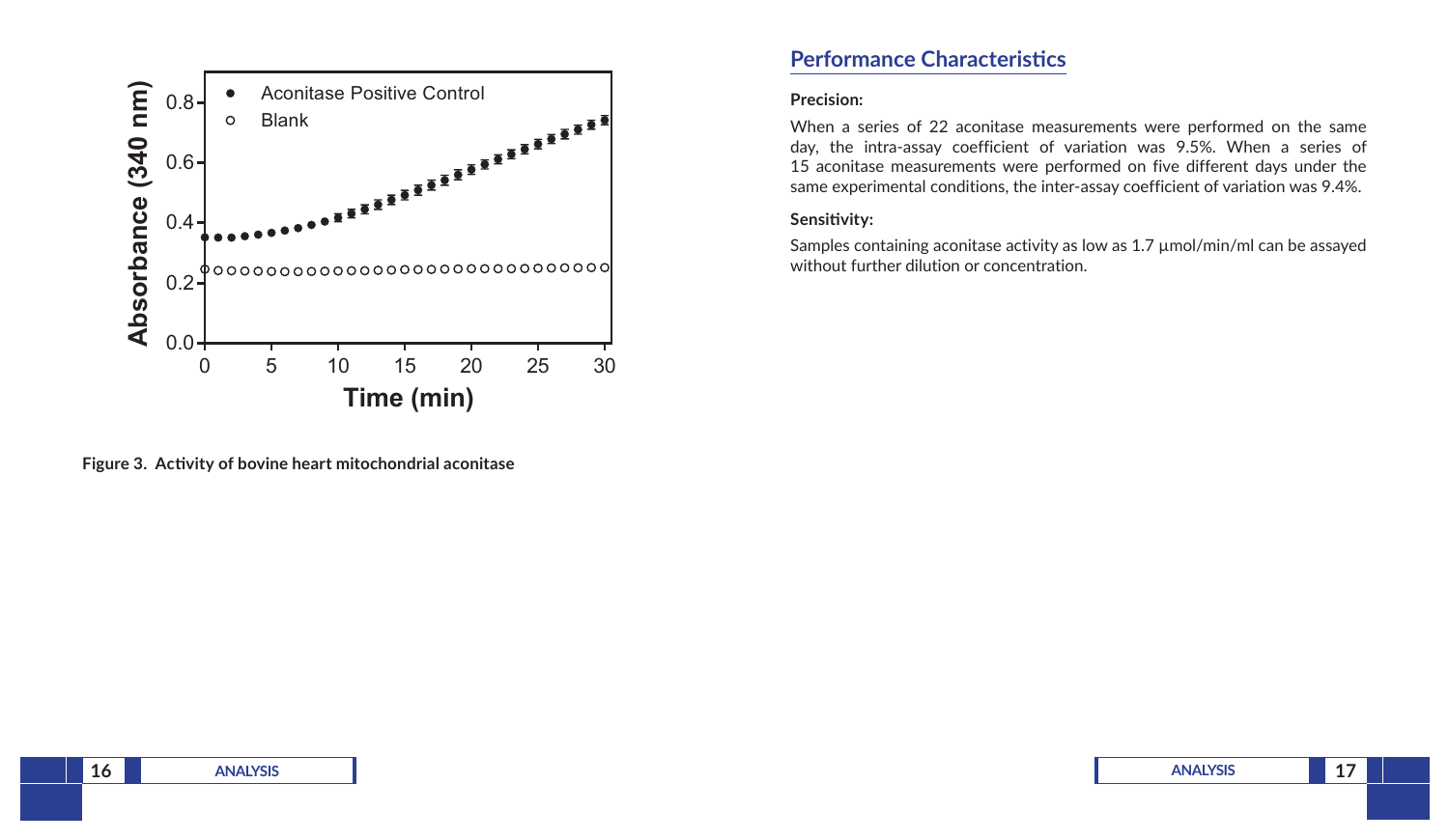# **RESOURCES**

# **Interferences**

The following reagents were tested for interference in the assay.

|                         | Reagent                   | Will Interfere (Yes or No) |
|-------------------------|---------------------------|----------------------------|
| Buffers:                | <b>Borate</b>             | Yes                        |
|                         | <b>HEPES</b>              | No                         |
|                         | Phosphate                 | Yes                        |
| Detergents:             | Polysorbate 20 (1%)       | <b>No</b>                  |
|                         | Triton X-100 (1%)         | <b>No</b>                  |
| Chelators:              | EDTA (1 mM)               | Yes                        |
|                         | EGTA (1 mM)               | Yes                        |
| Protease                | Trypsin $(10 \mu g/ml)$   | Yes                        |
| Inhibitors/<br>Enzymes: | PMSF (200 µM)             | Yes                        |
|                         | Leupeptin $(10 \mu g/ml)$ | Yes                        |
|                         | Antipain (0.1 mg/ml)      | Yes                        |
|                         | Chymostatin (10 µg/ml)    | Yes                        |
| Solvents:               | DMSO (10 µl)              | No                         |
|                         | Ethanol (10 µl)           | <b>No</b>                  |
|                         | Methanol $(10 \mu l)$     | No                         |
| Others:                 | Glycerol (10%)            | Yes                        |
|                         | Sucrose (250 mM)          | Yes                        |

# **Troubleshooting**

| Problem                                                 | <b>Possible Causes</b>                                        | <b>Recommended Solutions</b>                                                                                                                             |
|---------------------------------------------------------|---------------------------------------------------------------|----------------------------------------------------------------------------------------------------------------------------------------------------------|
| Erratic values; dispersion<br>of duplicates/triplicates | A. Poor<br>pipetting/technique<br>Bubble in the well(s)<br>В. | A. Be careful not to<br>splash the contents of<br>the wells<br>B. Carefully tap the<br>side of the plate with<br>your finger to remove<br><b>bubbles</b> |
| No aconitase activity was<br>detected in the sample     | Sample was too dilute                                         | Re-assay the sample<br>using a lower dilution                                                                                                            |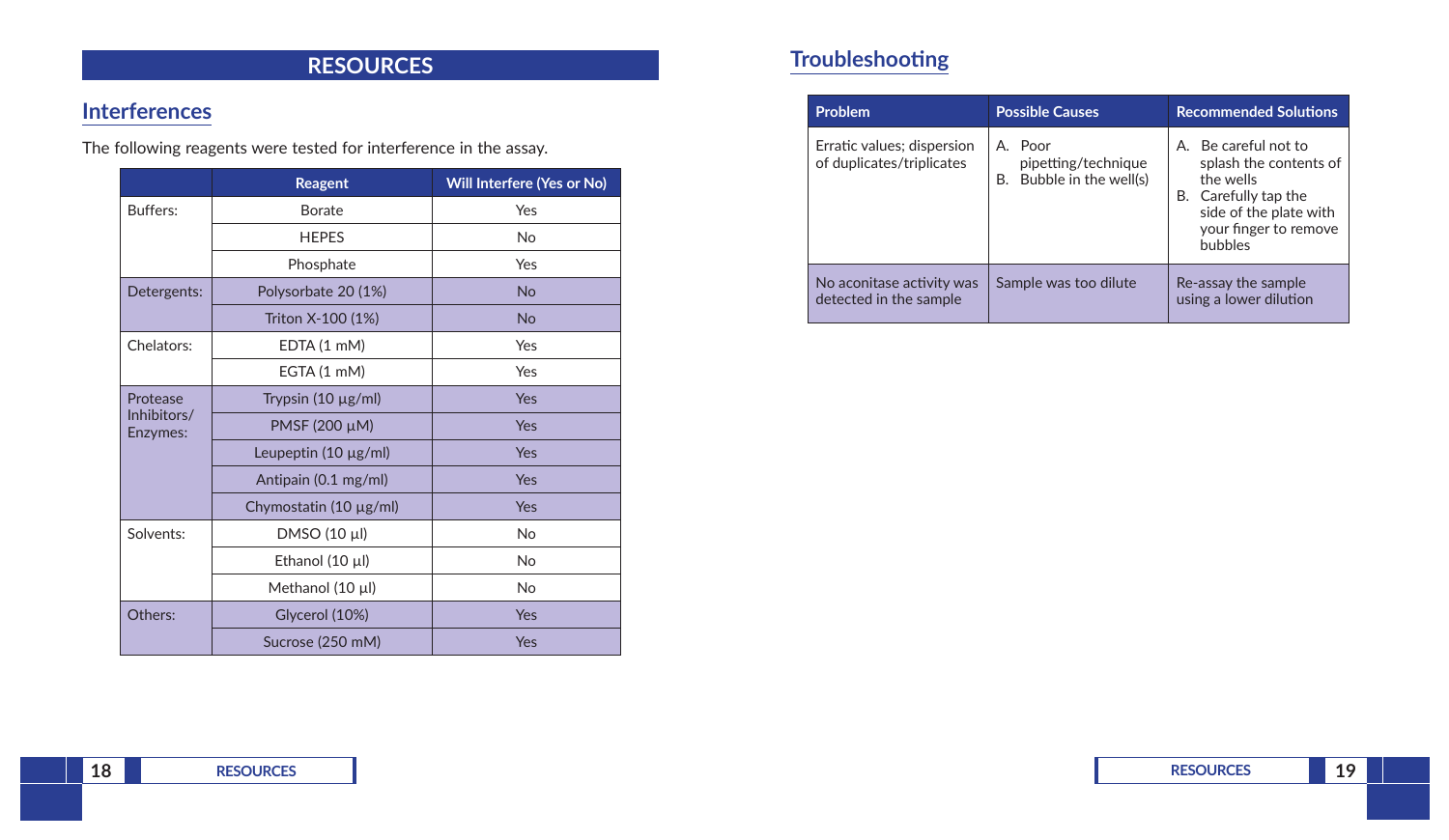#### **References**

- 1. Villafranca, J.J. and Mildvan, A.S. The mechanism of aconitase action. *J. Biol. Chem.* **246(18)**, 5791-5798 (1971).
- 2. Kennedy, M.C., Mende-Mueller, L., Blondin, G.A., *et al.* Purification and characterization of cytosolic aconitase from beef liver and its relationship to the iron-responsive element binding protein. *Proc. Natl. Acad. Sci. USA* **89**, 11730-11734 (1992).
- 3. Gruer, M.J. and Guest, J.R. Two genetically-distinct and differently-regulated aconitases (AcnA and AcnB) in *Escherichia coli*. *Microbiology* **140**, 2531-2541 (1994).
- 4. Beinert, H., Kennedy, M.C., and Stout, C.D. Aconitase as iron-sulfur protein, enzyme, and iron-regulatory protein. *Chem. Rev.* **96**, 2335-2373 (1996).
- 5. Gardner, P.R. Aconitase: Sensitive target and measure of superoxide. *Methods Enzymol.* **349**, 9-23 (2002).
- 6. Schapira, A.H.V. Mitochondrial involvement in Parkinson's disease, Huntington's disease, hereditary spastic paraplegia and Friedreich's ataxia. *Biochim. Biophys. Acta* **1410**, 159-170 (1999).
- 7. Sipos, I., Tretter, L., and Adam-Vizi, V. Quantitative relationship between inhibition of respiratory complexes and formation of reactive oxygen species in isolated nerve terminals. *J. Neurochem.* **84**, 112-118 (2003).
- 8. Sadek, H.A., Humphries, K.M., Szweda, P.A., *et al.* Selective inactivation of redox-sensitive mitochondrial enzymes during cardiac reperfusion. *Arch. Biochem. Biophys.* **406**, 222-228 (2002).
- 9. Tretter, L. and Adam-Vizi, V. Inhibition of Krebs cycle enzymes by hydrogen peroxide: A key role of α-ketoglutarate dehydrogenase in limiting NADH production under oxidative stress. *J. Neurosci.* **20(24)**, 8972-8979 (2000).
- 10. Yan, L.-J., Levine, R.L., and Sohal, R.S. Oxidative damage during aging targets mitochondrial aconitase. *Proc. Natl. Acad. Sci. USA* **94**, 11168-11172 (1997).
- 11. Kennedy, M.C., Emptage, M.H., Dreyer, J.-L., *et al.* The role of iron in the activation-inactivation of aconitase. *J. Biol. Chem.* **258(18)**, 11098-11105 (1983).
- 12. Emptage, M.H., Dreyer, J.-L., Kennedy, M.C., *et al.* Optical and EPR characterization of different species of active and inactive aconitase. *J. Biol. Chem.* **258(18)**, 11106-11111 (1983).
- 13. Kennedy, M.C., Antholine, W.E., and Beinert, H. An EPR investigation of the products of the reaction of cytosolic and mitochondrial aconitases with nitric oxide. *J. Biol. Chem.* **272(33)**, 20340-20347 (1997).
- 14. Rose, I.A. and O'Connell, E.L. Mechanism of aconitase action. The hydrogen transfer reaction. *J. Biol. Chem.* **242(8)**, 1870-1879 (1967).
- 15. Hausladen A, Fridovich I. Superoxide and peroxynitrite inactivate aconitases, but nitric oxide does not. *J. Biol. Chem.* **269(47)**, 29405-29408 (1994).
- 16. Bulteau, A.-L., Ikeda-Saito, M., and Szweda, L.I. Redox-dependent modulation of aconitase activity in intact mitochondria. *Biochemistry* **42**, 14846-14855 (2003).
- 17. Bulteau, A.-L., Lundberg, K.C., Ikeda-Saito, M., *et al.* Reversible redoxdependent modulation of mitochondrial aconitase and proteolytic activity during *in vivo* cardiac ischemia/reperfusion. *Proc. Natl. Acad. Sci. USA* **102(17)**, 5987-5991 (2005).
- 18. Delaval, E., Perichon, M., and Friguet, B. Age-related impairment of mitochondrial matrix aconitase and ATP-stimulated protease in rat liver and heart. *Eur. J. Biochem* **271**, 4559-4564 (2004).
- 19. Gardner, P.R., Nguyen, D.D.H., and White, C.W. Aconitase is a sensitive and critical target of oxygen poisoning in cultured mammalian cells and rat lungs. *Proc. Natl. Acad. Sci. USA* **91**, 12248-12252 (1994).
- 20. Tsui, K.-H., Chang, P.-L., and Juang, H.-H. Manganese antagonizes iron blocking mitochondrial aconitase expression in human prostate carcinoma cells. *Asian J Androl* **8(3)**, 307-315 (2006).
- 21. Lin, K.-I., Pasinelli, P., Brown, R.H., *et al.* Decreased intracellular superoxide levels activate sindbis virus-induced apoptosis. *J. Biol. Chem.* **274(19)**, 13650-13655 (1999).